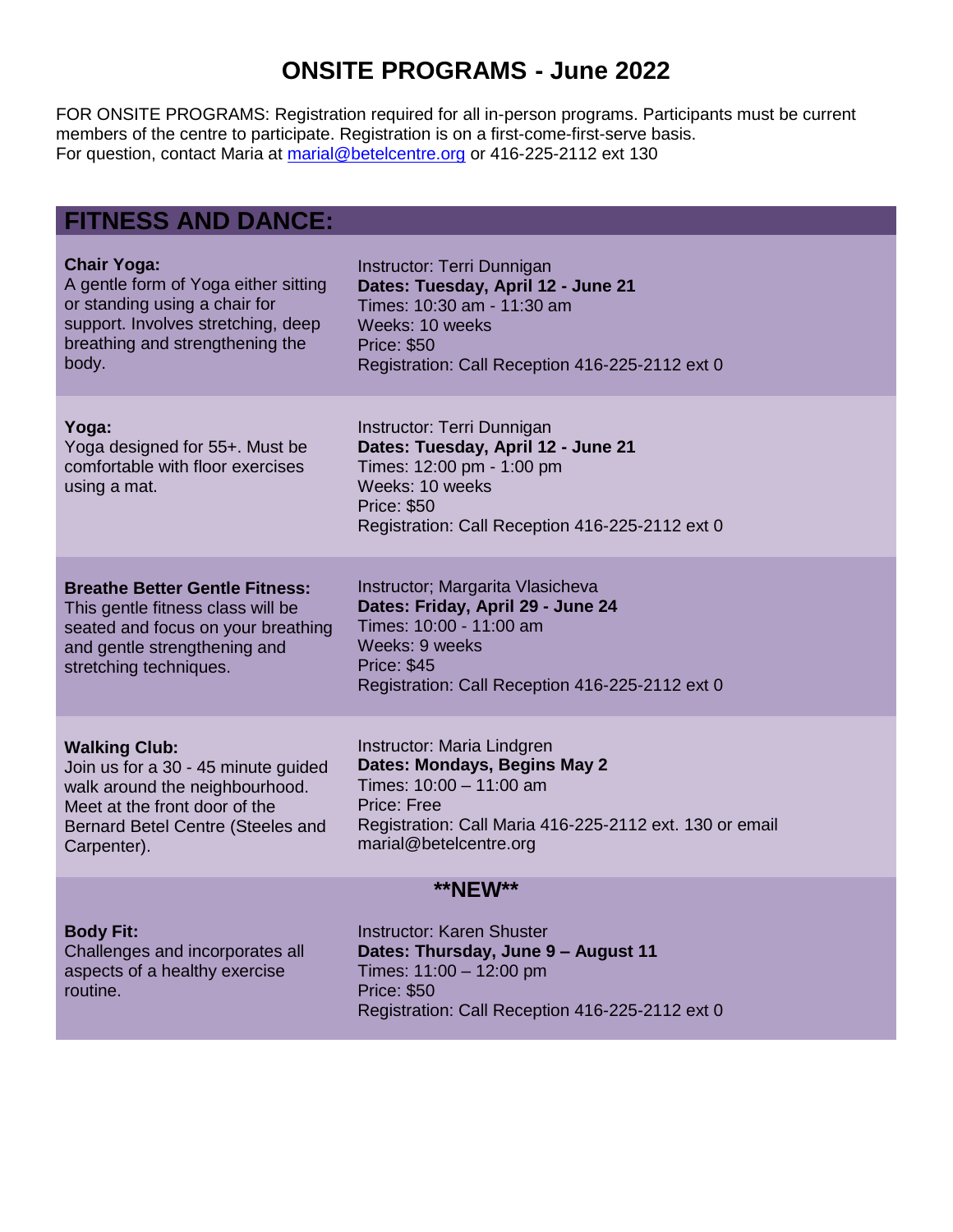### **Digital Literacy and Computer Learning:**

#### **Android Tablet - Beginner :**

This class will look at how to use an Android tablet. Tablets will be supplied by the Bernard Betel Centre and loaned to you to take home during the 5-week class period.

Instructor: Dianne Erdos-Rush **Dates: Tuesday, May 24 - June 21** Time: 10:30 am - 12:00 pm Weeks: 5 Price: \$45 Registration: Call Reception 416-225-2112 ext 0

## **ARTS:**

**Watercolour - Intermediate:** Learn more advanced techniques. Individual expression is encouraged. No supplies included for classes.

Instructor: Elaine Sugar **Dates: Monday, April 25 – July 11** *No classes May 23 and June 6* Times: 9:30 am - 12:00 pm Weeks: 10 weeks Price: \$125 Registration: Call Reception 416-225-2112 ext 0

### **Games, special events, outdoor programs and more:**

| <b>Games Room:</b>                                                                                                                                                                          | Date: Wednesdays, Begins June 1                                                                                                                                    |
|---------------------------------------------------------------------------------------------------------------------------------------------------------------------------------------------|--------------------------------------------------------------------------------------------------------------------------------------------------------------------|
| Supplies for Mah Jong, Canasta,                                                                                                                                                             | Time: $1:00 - 4:00$ pm                                                                                                                                             |
| Rummi-Cube and scrabble provided                                                                                                                                                            | <b>Price: Free</b>                                                                                                                                                 |
| or bring your own!                                                                                                                                                                          | Registration: Call McKenzie 416-225-2112 ext 105 to register                                                                                                       |
| <b>Creative Writing:</b><br>Participants have the opportunity to<br>read their work aloud and be<br>critiqued by their peers and<br>instructor in a supportive and<br>friendly environment. | <b>Instructor: Sylvia Warsh</b><br>Date: Thursdays, June 2 - 30<br>Time: $2:00 - 4:00$ pm<br><b>Price: \$35</b><br>Registration: Call Reception 416-225-2112 ext 0 |
| <b>Outdoor Schmooze:</b><br>Have you ever been to our back<br>patio? Come join us, read a book,<br>talk to new and old friends and<br>check out our garden<br><b>Weather permitting!</b>    | Date: Mondays, Begins June 13<br>Time: 12:00 pm - 2:00 pm<br><b>Price: Free</b><br><b>Registration: Drop-in!</b>                                                   |
| <b>Outdoor Container Gardening:</b>                                                                                                                                                         | Facilitator: Maria Lindgren                                                                                                                                        |
| Want to garden but don't have any                                                                                                                                                           | Date: Mondays, Begins June 13                                                                                                                                      |
| outdoor space? Come by our                                                                                                                                                                  | Time: 1:00 pm - 2:00 pm                                                                                                                                            |
| outdoor patio and join Maria in                                                                                                                                                             | <b>Price: Free</b>                                                                                                                                                 |
| getting our container garden started                                                                                                                                                        | Registration: Call Maria 416-225-2112 ext. 130 or email                                                                                                            |
| and do some planting!                                                                                                                                                                       | marial@betelcentre.org                                                                                                                                             |